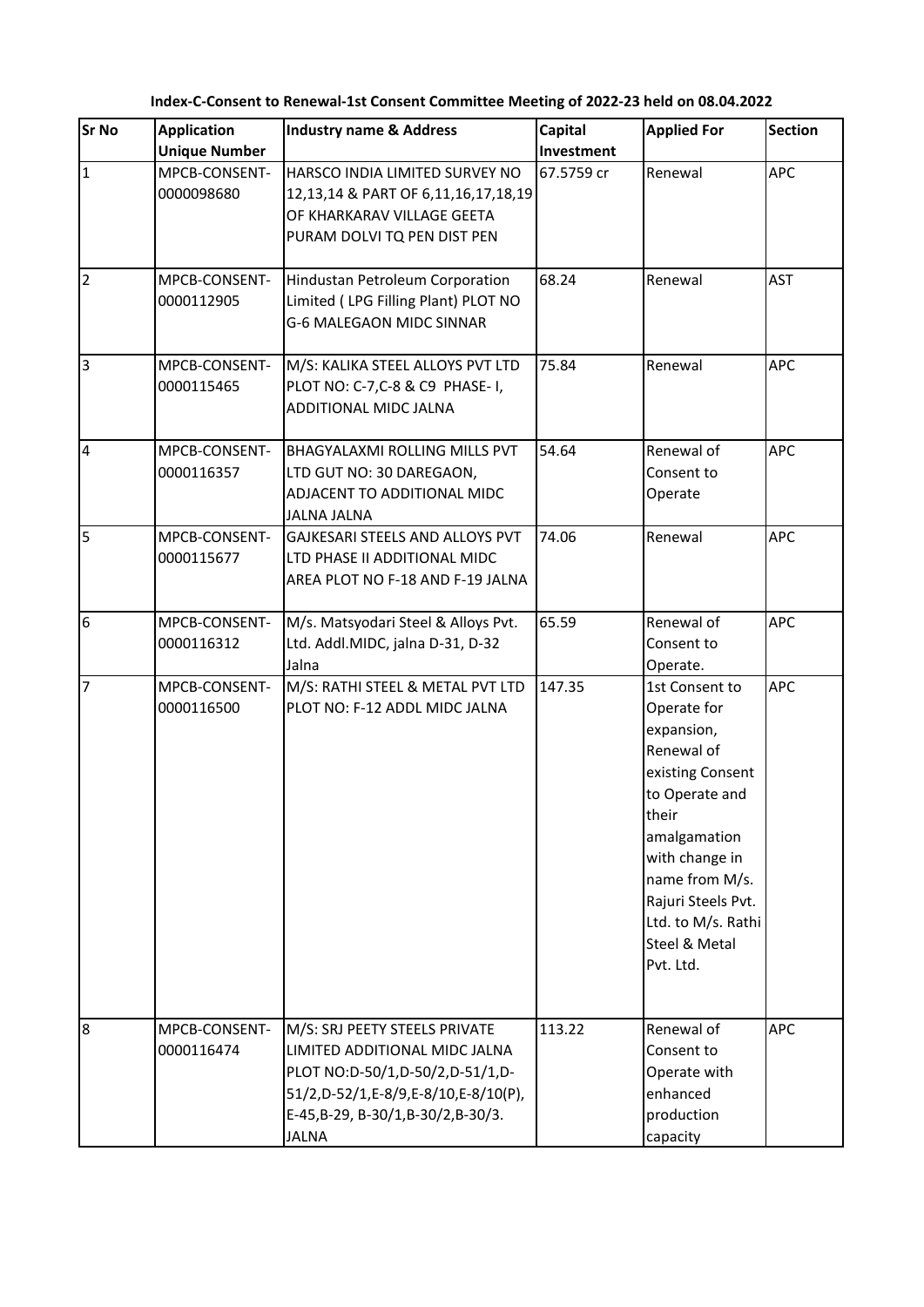| 9  | MPCB-CONSENT-<br>0000116177 | Om Sairam Steels and Alloys pvt Ltd<br>0 Plot No-F 1,2,3,8,9,10 MIDC Phase -<br>II Jalna, Gut No-46,63 Daregaon<br>Adjacent MIDC Jalna                                                             | 93.57    | Renewal of<br>Consent to<br>Operate                                  | <b>APC</b> |
|----|-----------------------------|----------------------------------------------------------------------------------------------------------------------------------------------------------------------------------------------------|----------|----------------------------------------------------------------------|------------|
| 10 | MPCB-CONSENT-<br>0000116876 | M/S: METAROLLS ISPAT PVT LTD GUT 74.6<br>NO: 48, ADJACENT TO MIDC PHASE II<br>DAREGAON JALNA                                                                                                       |          | Renewal of<br>Consent to<br>Operate                                  | <b>APC</b> |
| 11 | MPCB-CONSENT-<br>0000116649 | UltraTech Cement Limited, Unit-<br>Manikgarh Cemetn Works<br>(Limestone Mines) Compartment<br>No.34,35,36,57,58,59 Gadchandur<br>Rajura                                                            | 139.53   | Renewal                                                              | <b>APC</b> |
| 12 | MPCB-CONSENT-<br>0000119091 | <b>Inventys Research Company Private</b><br>Limited K-38 MIDC Butibori Hingana                                                                                                                     | 130.31   | Renewal of<br>consent to<br>Operate<br>(Duplicate<br>application)    | <b>AST</b> |
| 13 | MPCB-CONSENT-<br>0000121400 | JAI CORP LIMITED- SIPTA COATED<br>STEELS DIVISION A 3/4 MIDC<br><b>INDUSTRIAL AREA NANDED</b>                                                                                                      | 128.8435 | Plain Renewal of APC<br>Consent to<br>Operate                        |            |
| 14 | MPCB-CONSENT-<br>0000111999 | DHARIWAL INDUSTRIES PVT. LTD.<br>(Division Manikchand Packaging)<br>GUT NO.1524,1524/2,1526 &1528<br>SARADWADI PUNE - NAGAR ROAD<br><b>SHIRUR</b>                                                  | 125.9127 | Renewal                                                              | <b>APC</b> |
| 15 | MPCB-CONSENT-<br>0000118994 | M/S Tokai Sahakari Sakhar Karkhana<br>Ltd. Kurunda Gut No 291 Kurunda<br>Basmath                                                                                                                   | 82.5112  | Renewal                                                              | <b>WPC</b> |
| 16 | MPCB-CONSENT-<br>0000121347 | M/S. YES BANK LTD ( Formerly known 594.51<br>as M/s. Reliance Infrastructure Ltd.)<br>F.P. NO 61 OF TPS V,, SANTACRUZ<br>EAST, Mumbai Suburban Santacruz<br>(E) Mumbai-400055. Santacruz<br>Mumbai |          | Renewal                                                              | <b>WPC</b> |
| 17 | MPCB-CONSENT-<br>0000123954 | M/s Bobst India Pvt Ltd Plot No<br>82,126-132 Plot No 82,126-132<br>Village Kasar Amboli Post Ambadveth<br>Mulshi                                                                                  | 124.1274 | Renewal                                                              | <b>APC</b> |
| 18 | MPCB-CONSENT-<br>0000124564 | ASHA HOSPITAL - A UNIT OF ASHA<br>INSTITUTE OF MEDICAL SCIENCES<br>AND RESEARCH CENTRE PVT LTD NH-<br>44, Near Lekhanagar, Cantonment,<br>Kamptee Dist-Nagpur                                      | 1212.92  | Combined<br>Consent & BMW<br>Authorization,<br>Consent to<br>Renewal | <b>PSO</b> |
| 19 | MPCB-CONSENT-<br>0000125219 | M/s. Balaji Formalin Pvt. Ltd. Plot<br>No.32/1 Patalganga MIDC Panvel                                                                                                                              | 95.26    | Renewal                                                              | <b>AST</b> |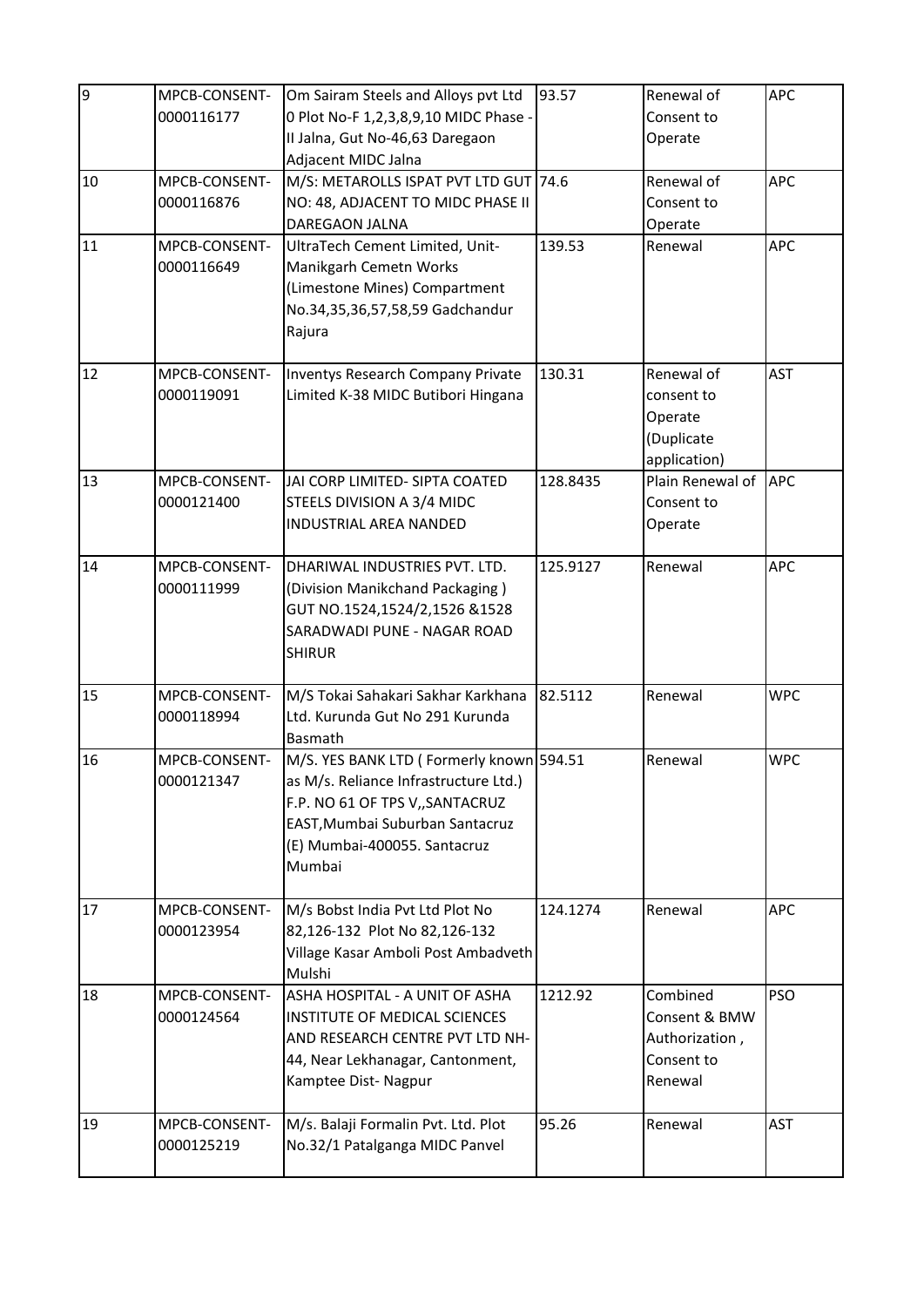| 20 | MPCB-CONSENT-<br>0000126567 | Adasa UG to OC Coal Mine with<br>Expansion of M/s Western Coalfields<br>Limited, Nagpur Area Not applicable<br>Office of the Mine Manager, Post<br>Adasa, Village Katodi Tehsil Saoner,<br>District Nagpur - Maharashtra Saoner | 51.159                                                                    | Renewal                                                              | <b>APC</b> |
|----|-----------------------------|---------------------------------------------------------------------------------------------------------------------------------------------------------------------------------------------------------------------------------|---------------------------------------------------------------------------|----------------------------------------------------------------------|------------|
| 21 | MPCB-CONSENT-<br>0000126718 | M/s Sanvijay Infrastructures Pvt. Ltd<br>A-1/1 & A-1/P/1/A/2/1, MIDC<br>Industrial Area, Butibori, Dist-<br>Nagpur Hingna                                                                                                       | 90.5714                                                                   | Renewal                                                              | <b>APC</b> |
| 22 | MPCB-CONSENT-<br>0000126770 | Sofotel Infra Pvt. Ltd. Pt.No.<br>190&192(P), Pt.no. C(city s.no. 2185)<br>Pt.No. 190&192(P), Pt.no. C(city s.no.<br>2185), 7 National Games Road,<br>Shastri Nagar, Yerawada, Pune-<br>411006 Pune                             | 107                                                                       | Renewal                                                              | <b>WPC</b> |
| 23 | MPCB-CONSENT-<br>0000125122 | Imperium Rise by Gera<br>Developments Pvt. Ltd. Plot no.1B<br>Rajiv Gandhi Infotech - Biotech Park,<br>Phase-II, Village â€"Man Mulashi                                                                                         | 114.41                                                                    | Renewal                                                              | <b>WPC</b> |
| 24 | MPCB-CONSENT-<br>0000125797 | S.M. Auto Engineering Pvt. Ltd. B16<br>Mahalunge Khed                                                                                                                                                                           | 52.21                                                                     | Renewal                                                              | APC        |
| 25 | MPCB-CONSENT-<br>0000126700 | Residential Project' of Viraj<br>Properties and Real Estate Pvt.<br>Ltd.(Formerly Known as Viraj<br>Propertie S. No. 571/2 Village-<br>Bibwewadi Haveli                                                                         | 53.97                                                                     | Renewal of<br>Consent(part-II)                                       | <b>WPC</b> |
| 26 | MPCB-CONSENT-<br>0000126547 | M/s. Empire Industries Limited Plot<br>No.22 Ambernath Industrial Area<br>MIDC Village Chikholi, Ambernath<br>â€"West, Thane, Maharashtra<br>Ambernath                                                                          | 100 Crs for<br>Part Project (<br>Rs. 279.17 Crs<br>for Entire<br>Project) | Renewal                                                              | <b>WPC</b> |
| 27 | MPCB-CONSENT-<br>0000127535 | M/s RIA CETP Co. Op. Society Ltd.<br>Plot No. 6,9 & 11 MIDC DHATAV<br><b>ROHA</b>                                                                                                                                               | 51.15                                                                     | Renewal                                                              | <b>WPC</b> |
| 28 | MPCB-CONSENT-<br>0000125802 | M/s. Nirvan Silk Mills Pvt. Ltd Plot<br>No. D-6 MIDC Tarapur Palghar                                                                                                                                                            | 96.37                                                                     | Renewal                                                              | <b>WPC</b> |
| 29 | MPCB-CONSENT-<br>0000128264 | ZEN MULTI SPECIALITY HOSPITAL<br>10TH ROAD, OPPOSITE PUSHPAM<br>FLOWER SHOP, CHEMBUR EAST<br><b>MUMBAI</b>                                                                                                                      | 1000                                                                      | Combined<br>Consent & BMW<br>Authorization,<br>Consent to<br>Renewal | <b>PSO</b> |
| 30 | MPCB-CONSENT-<br>0000128801 | SUDAL INDUSTRIS LIMITED A-5,<br>M.I.D.C. INDL. AREA, MUMBAI -<br>NASHIK HIGHWY NASHIK                                                                                                                                           | 55.4294                                                                   | Renewal                                                              | <b>APC</b> |